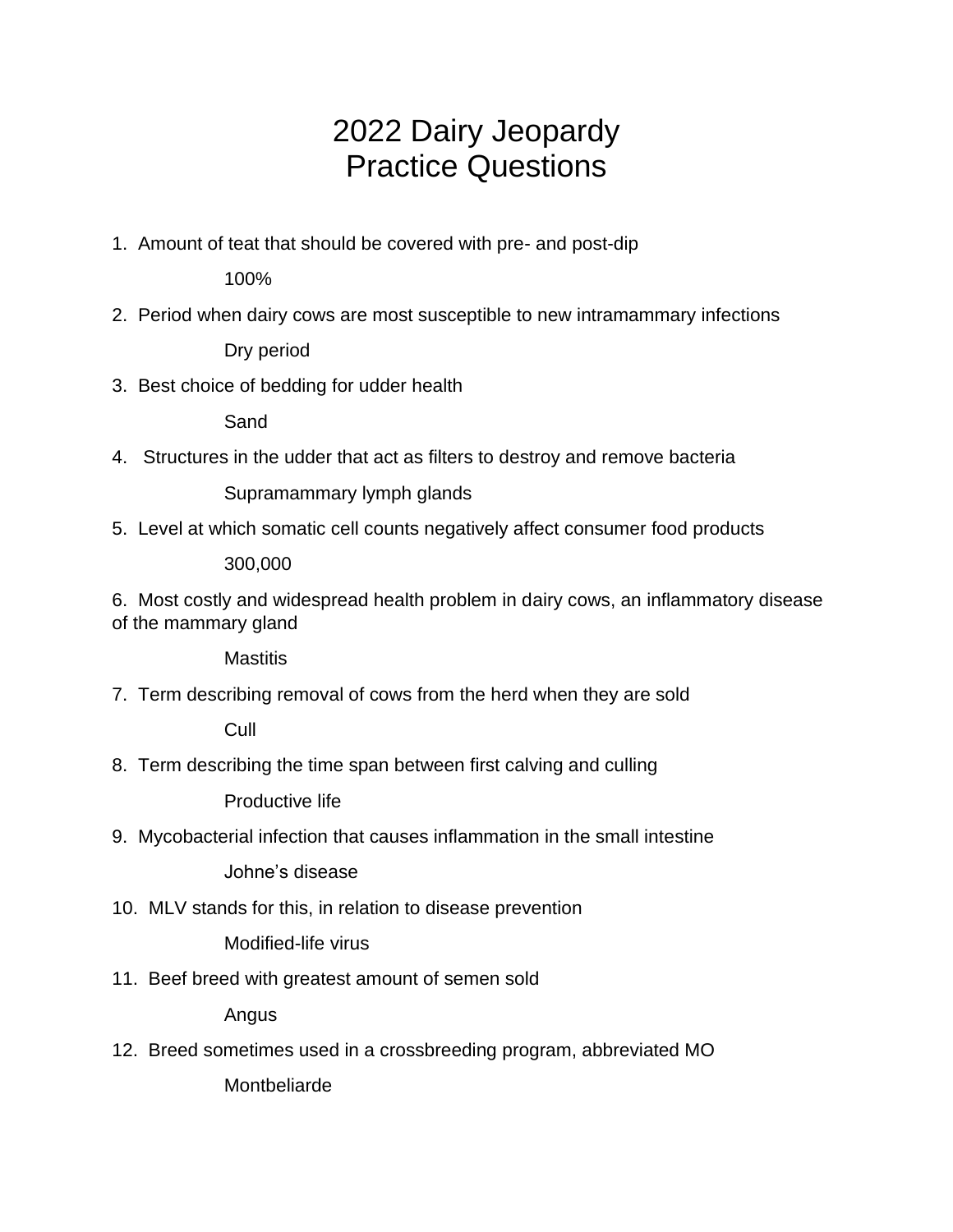13. Collaboration between American Simmental Association and Holstein Association USA, aimed at identifying elite SimAngus bulls with specific production attributes as mating solutions for producers breeding some of their herd to beef

**HOLSim** 

14. When selecting beef bulls to use as part of a beef-on-dairy breeding program, selected sires should rank within this percentage of their breed for ribeye area

Top 20%

15. Beef genetic evaluations are expressed as EPDs, an acronym that stands for this

Expected Progeny Differences

16. Month that is designated as National Dairy Month

June

17. Essential nutrient that helps build and maintain strong bones and teeth

Calcium

18. Professional who helps dairy producers develop a balanced diet for their cows

**Nutritionist** 

19. Temperature that milk is heated to during pasteurization

160 degrees F

20. Measures that farmers implement to secure facilities and milk supply are described as this

**Biosecurity** 

21. Number of chromosomes found in dairy cattle

60 (or 30 pairs)

22. When two animals more closely related than the average population are mated

Inbreeding

23. PTPI on a pedigree stands for this

Pedigree Total Performance Index

24. What the acronym SNP stands for, in relation to genetics

Single Nucleotide Polymorphism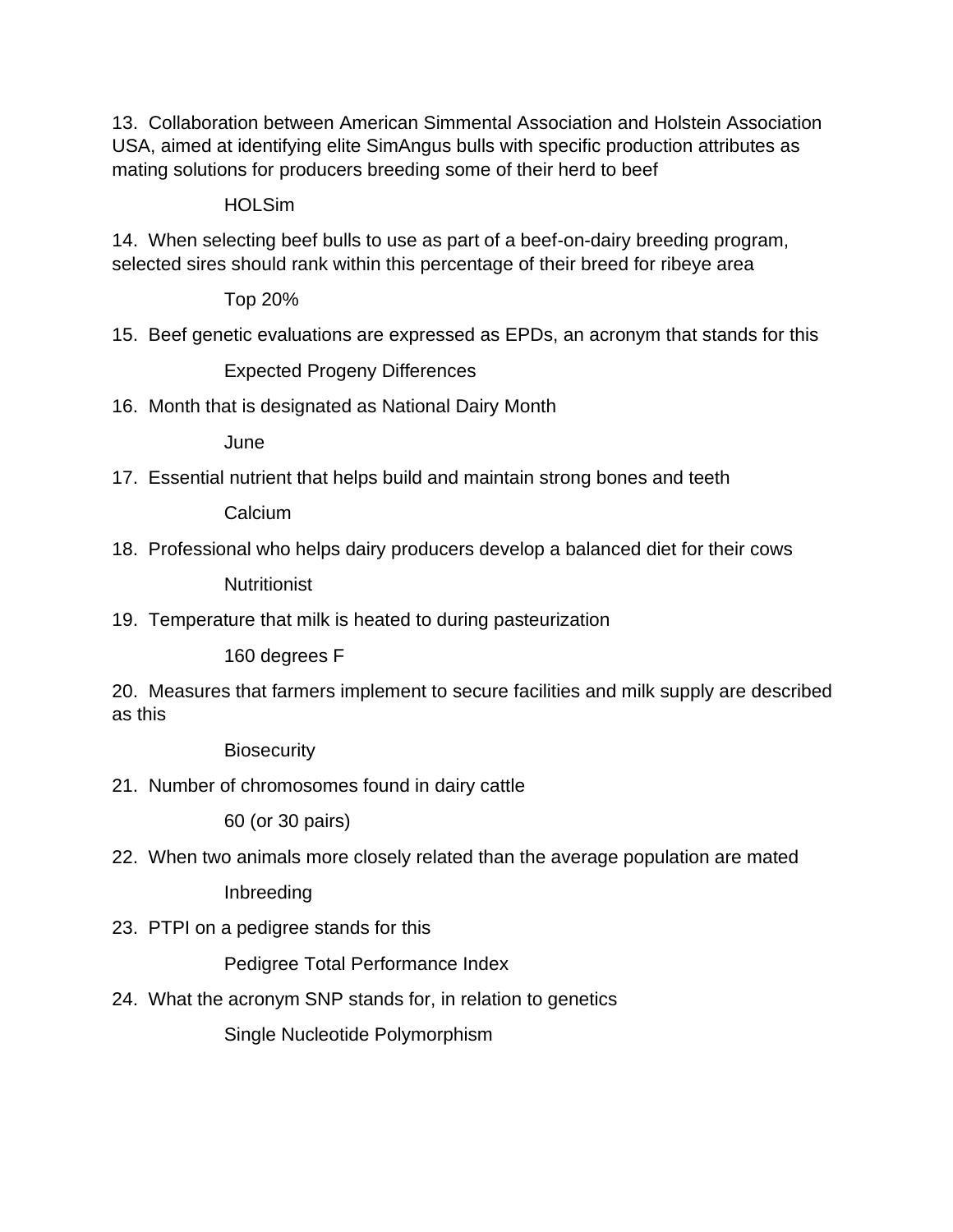25. This genetic value incorporates the traits Foot Angle, Rear Legs-Rear View, Feet and Leg Score, and Stature

Foot & Leg composite

26. Acronym DGA, in relation to human nutrition

Dietary Guidelines for Americans

27. Term for mastitis in the same quarter, same lactation, more than one time

Recurrence or re-infection

28. HPF is the acronym for this type of system used to cool cows

High-Pressure fogging

29. According to National DHIA data, this percentage of Holstein cows were bred to a beef bull in 2020

25-30%

30. Number of sections in the Holstein USA Sire Summaries book

Five

31. 2021 International Junior Holstein Show Judge

Brandon Ferry

32. 2021 Holstein Association USA Distinguished Young Holstein Breeders

Mackenzie, Andy, Tyler, and Kelly Reynolds

33. Most recent Holstein Association USA Star of the Breed

Eastriver Gold Deb 176

34. Current World Dairy Expo Board of Directors President

Bill Hageman

35. 2021 Holstein Association USA Elite Breeders

Emerald Acres

36. IMI, in relation to udder health

Intramammary infections

37. Ailment caused by energy imbalance that can be avoided by preventing obesity in cows, and can be diagnosed by measuring BHBA concentrations in the blood

Ketosis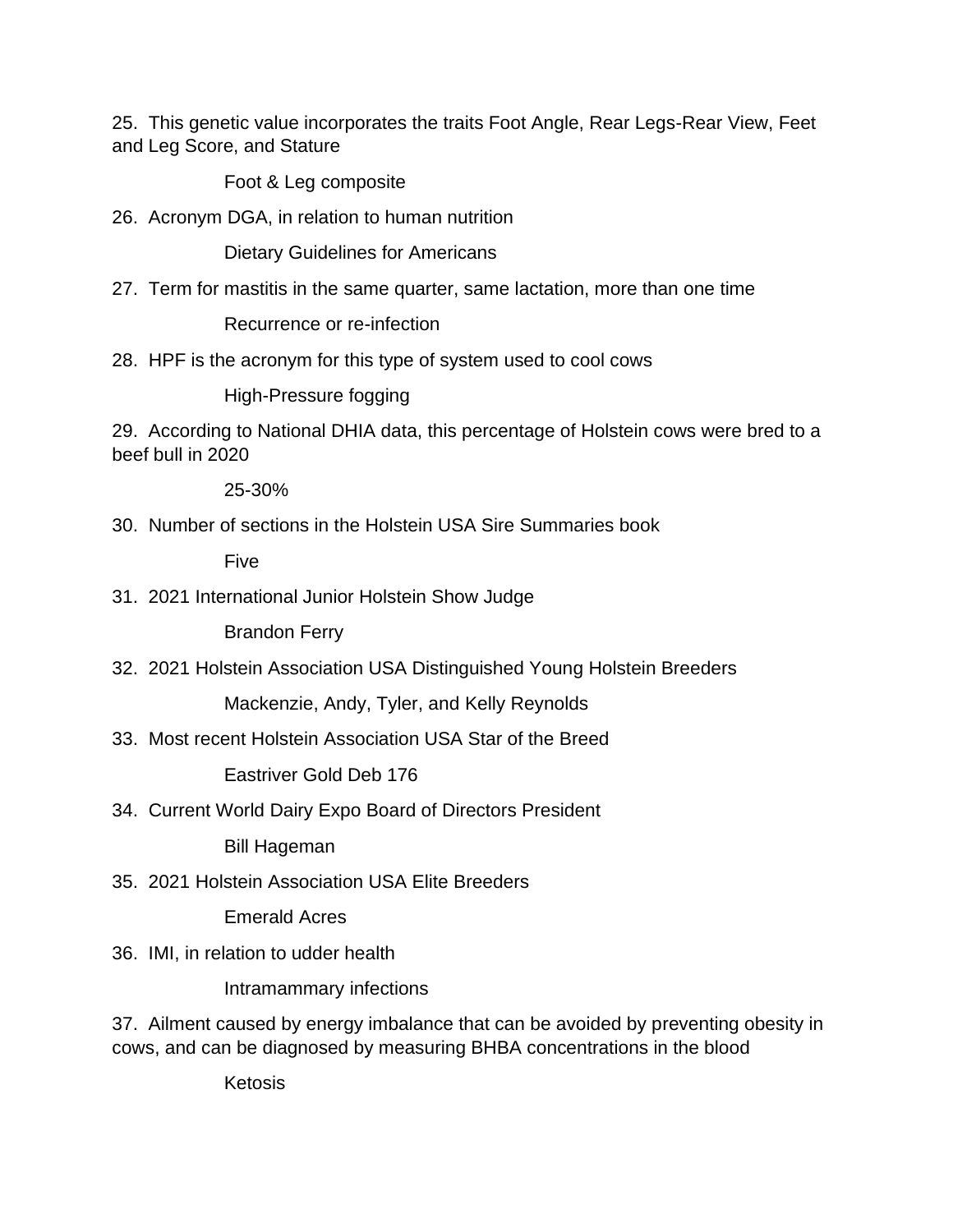38. Ideal age to remove extra teats in heifers

#### 2 to 6 weeks

39. Vaccinations for this disease must be administered by a veterinarian after 4 months of age

### **Brucellosis**

40. Disease that most commonly affects high producing mature cows, characterized by a rapid onset of going off feed with colic, often producing blood clots mixed with darker feces over the next 24 to 48 hours, typically followed quickly by death

Hemorrhagic Bowel Syndrome (HBS)

41. Issue occurring around the time of calving, caused by a hormonal imbalance, and can be prevented by supplemental vitamin E and selenium in diet

Retained placenta

42. Bloating in calves under 3 weeks of age is usually caused by accumulating gas in this stomach compartment

Abomasum

43. Local anesthetic injected before disbudding

Lidocaine

44. Research has shown greater than 18% of this in milk replacer can lead to reduced solid feed intake and performance at weaning

Fat

45. Below this temperature, a calf expends energy to maintain body temperature

50 degrees F

46. Number of hours per day calves should have light for optimal calf performance

16 hours

47. Calves can experience pain for up to 11 days after this common management practice

Disbudding or dehorning

48. Short section of DNA, or sequence of base pairs, passed on to next generation

Haplotype

49. The acronym PPD represents this, in relation to milk marketing

Producer Price Differential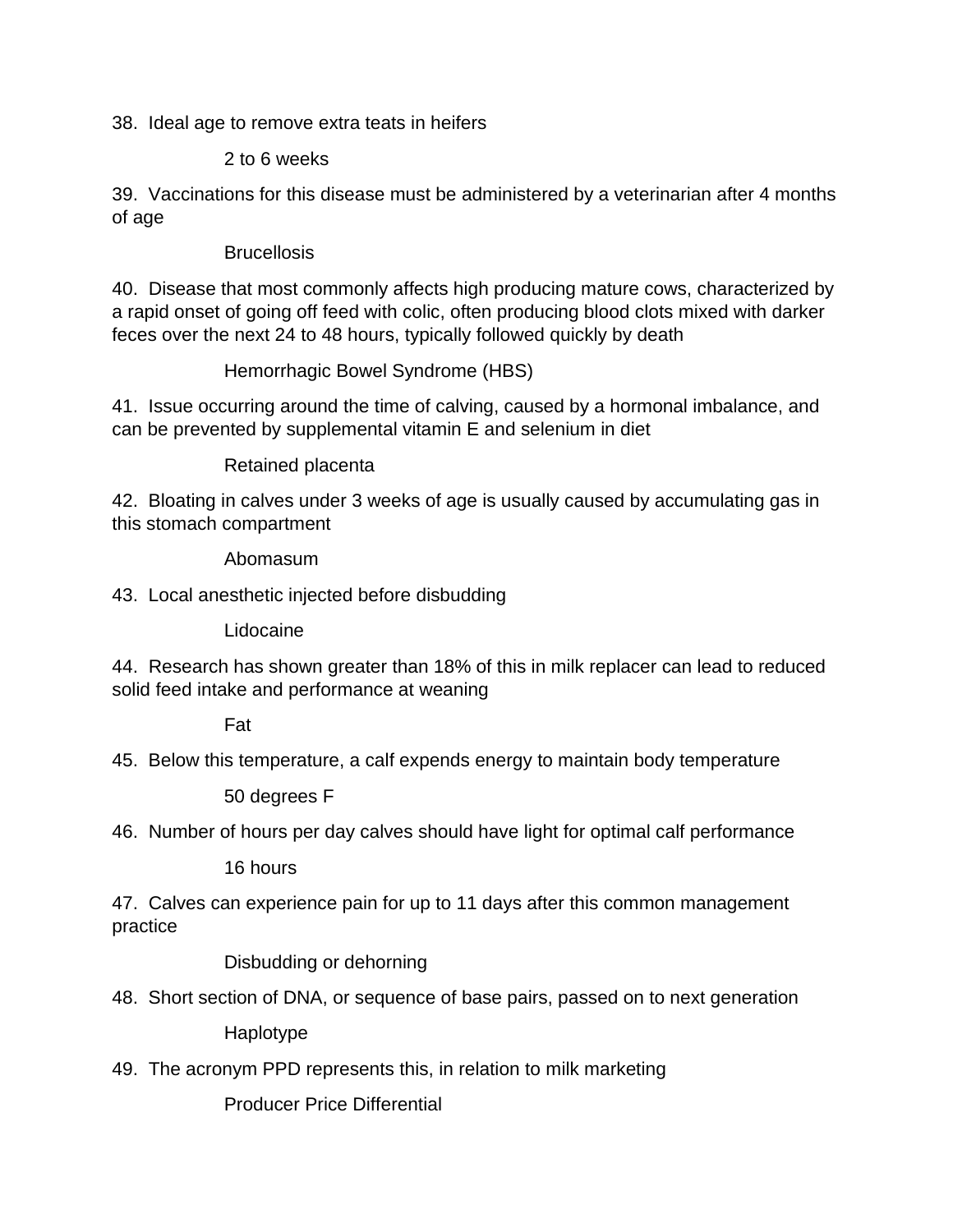50. HLIV is the abbreviation for this genetic term that is an indicator of youngstock mortality

# Heifer livability

51. Term for the storm that flattened millions of acres and damaged grain storage in Iowa during the fall of 2020, with wind gusts over 60 miles per hour

**Derecho** 

52. This country boasts the most farms in the top 10 list of largest dairy operations in the world

# China

53. Nestle unveiled this new flavor of milk in January 2021

Cinnamon Toast Crunch

54. Small flies that congregate on back and sides of cattle, considered most economically important and damaging pest of pastured cattle

Horn flies

55. Look like common house fly and lives on the legs and belly of cattle

Stable flies

56. Larger species of flies that are 3 times bigger than stable flies, and feed on blood

Horse or deer flies

57. Insect Growth Regulator (IGR) that helps limit the impact from flies

Altosid or ClariFly

58. Fly control method for cattle other than IGR

Fly tags or pour on/fly spray

59. Small flies that congregate on eyes, nose, and nostrils of cattle

Face flies

60. The acronym ADG, in relation to bovine nutrition

Average Daily Gain

61. Optimal feed bunk space per cow

24 to 30 inches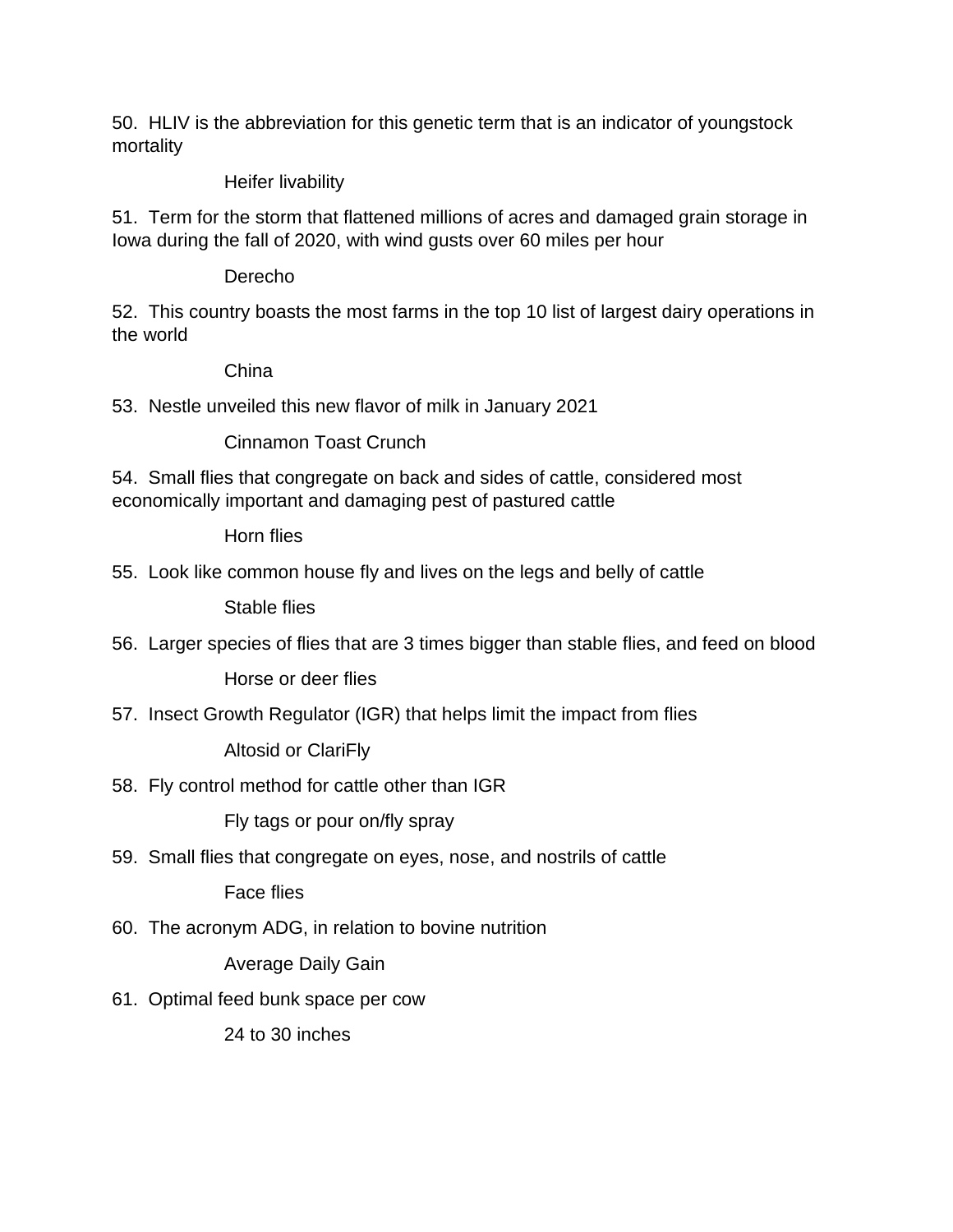62. Substance that produces an electrically conducting solution when dissolved in a solvent such as water and a common treatment for dehydration

**Electrolyte** 

63. Abbreviated KPS, the percentage of corn silage starch that passes through a screen and helps predict the rate of starch digestion in corn silage

Kernel Processing Score

64. Aspergillus, fusarium, penicillium, are examples of this type of compound

**Mycotoxins** 

65. Number of weeks recommended regrowth to build winter energy reserves for alfalfa

5-6 weeks

66. Cost to register an animal under three months of age, if a state and national Holstein member

\$10

67. Number of youths recognized as National Young Distinguished Junior Member Finalists

Eight

68. Produced with genetic evaluations, this list contains the top 5,000 cows based on the Holstein Association's Total Performance Index

Locator list

69. Online tool that allows you to predict the impact that inbreeding will have on matings you are considering

Inbreeding calculator

70. Employees of Holstein USA located throughout the country, available to meet breeders for one-on-one assistance

Regional Sales Representative

71. Cost of a standard format Internet pedigree

\$3.00

72. Authorized by 2018 Farm Bill, this coverage protects a margin between the all-milk price and feed costs based on premium alfalfa prices, corn prices and soybean meal prices

Dairy Margin Coverage (DMC)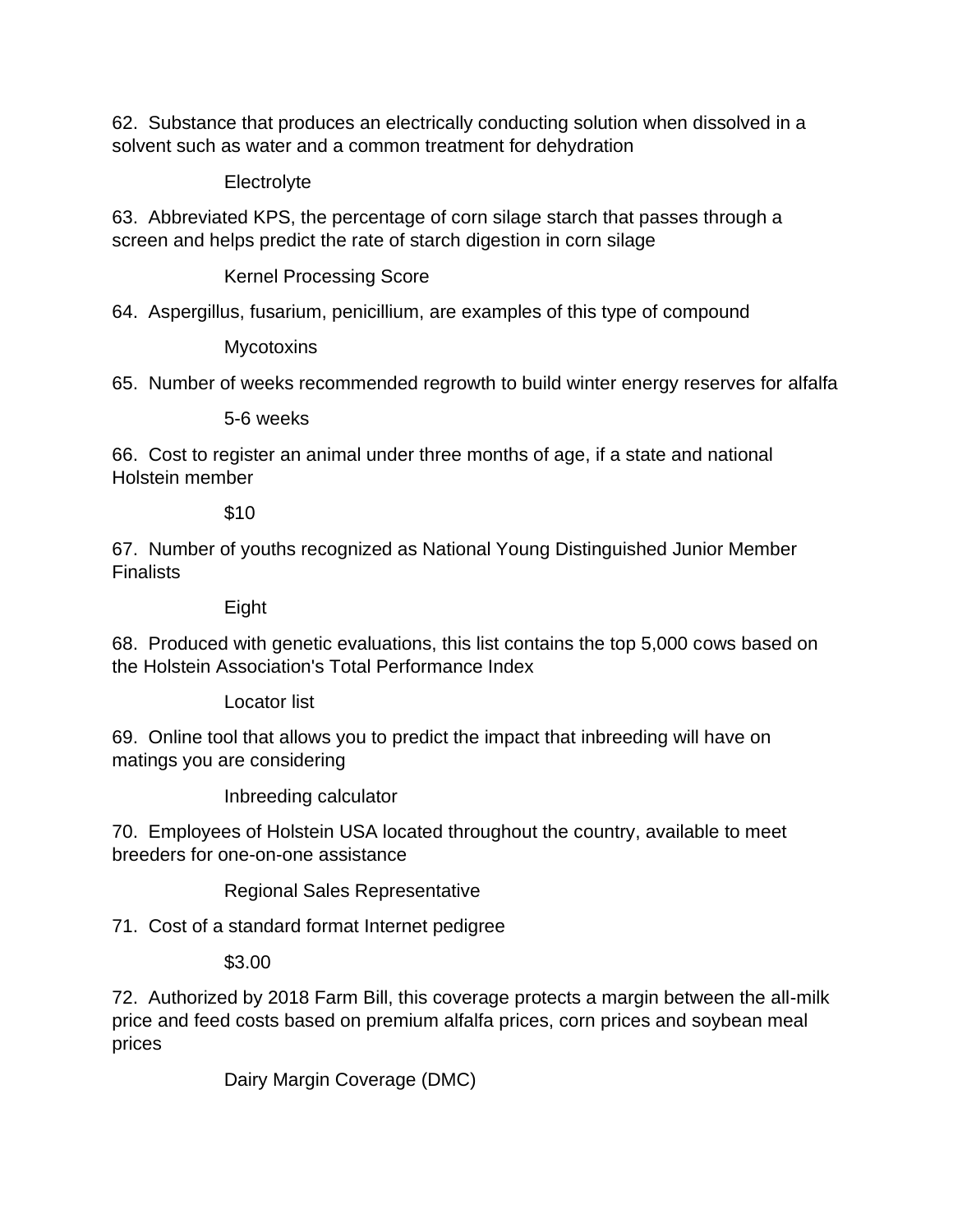73. In 2018 Farm Bill, milk price insurance tool that sets a quarterly floor milk price

Dairy Revenue Protection (Dairy-RP)

74. Monthly revenue coverage program based on margin of milk prices over feed costs

Livestock Gross Margin (LGM-Dairy)

75. This sets a fixed delivery price for a specific product and volume for a specific period

Forward contract

76. In Futures markets, gives owner the right, but not obligation, to sell a futures contract at set price

Put (option)

77. Gives owner right to buy futures contract at a set price

Call (option)

78. Once mixed, teat dips should be used within this time frame for proper bacteria killing power

24 to 48 hours

79. Alternative material to rubber teat cup milking liners that is longer-lasting, ensures healthier teat ends and great cow comfort, and a lower overall carbon footprint

Silicone

80. To improve udder health, it is recommended that cows be producing this much milk, or less, per day at dry-off

30 to 35 pounds

81. 2020 national average for DHIA test-day somatic cell count, in cells per milliliter

178,000 per milliliter

82. This group of milk fatty acids is comprised of less than 16 carbons, is synthesized in the mammary gland by the cow, and is influenced by rumen fermentation

De novo

83. Acute, clinical, or subclinical are forms of this common dairy cow ailment

**Mastitis** 

84. GnRH is the acronym commonly used for this hormone

Gonadotropin releasing hormone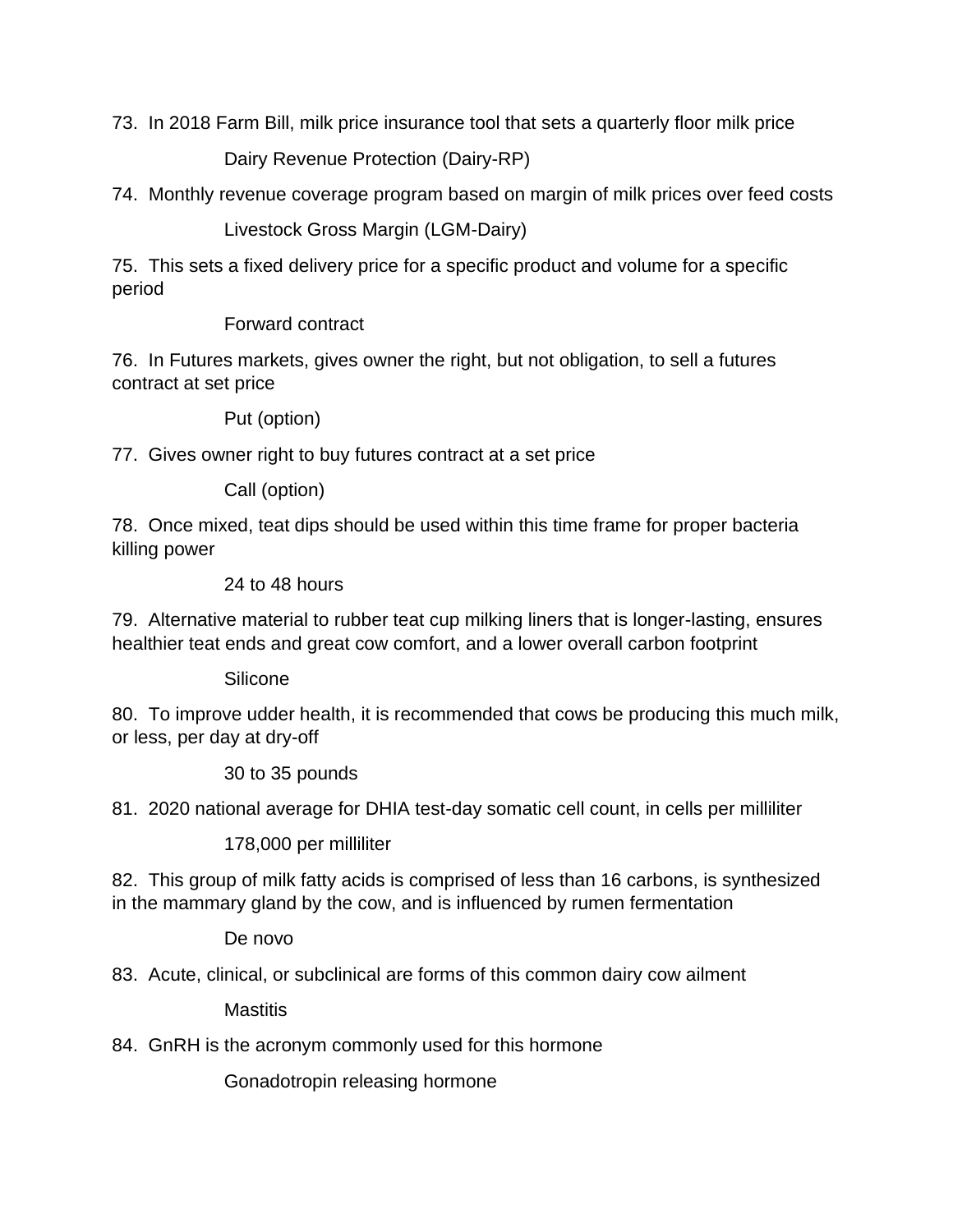85. Part of the reproductive tract that provides a suitable environment for fetal development

**Uterus** 

86. Outlet for all sperm produced in the testes

Epididymis

87. Number of minutes calving personnel should wait to assist after the amniotic sac appears

70 minutes

88. ELISA is the acronym used to describe this type of test

Enzyme-linked immunosorbent assay

89. Normal calf delivery position is called this

Frontal or Anterior position

90. Most common type of feed additive used in dairy cow rations

Buffer

91. Category of vitamins including biotin, folic acid, and niacin, that are involved in energy balance

B [Complex] Vitamins

92. Can improve dry matter intake and rumen function, has several modes depending on if live or culture

Yeast

93. Dairy cows digest this percentage of the Total Mixed Ration they consume, on average

60 to 65%

94. Type of corn milling process where corn is ground and fermented with yeast, ultimately resulting in the production of ethanol and distillers grains

Dry Milling

95. Helps liver export fat and prevent fatty liver and ketosis

Rumen-Protected Choline

96. Top dairy cooperative, in terms of sales, volume and farms

Dairy Farmers of America (DFA)